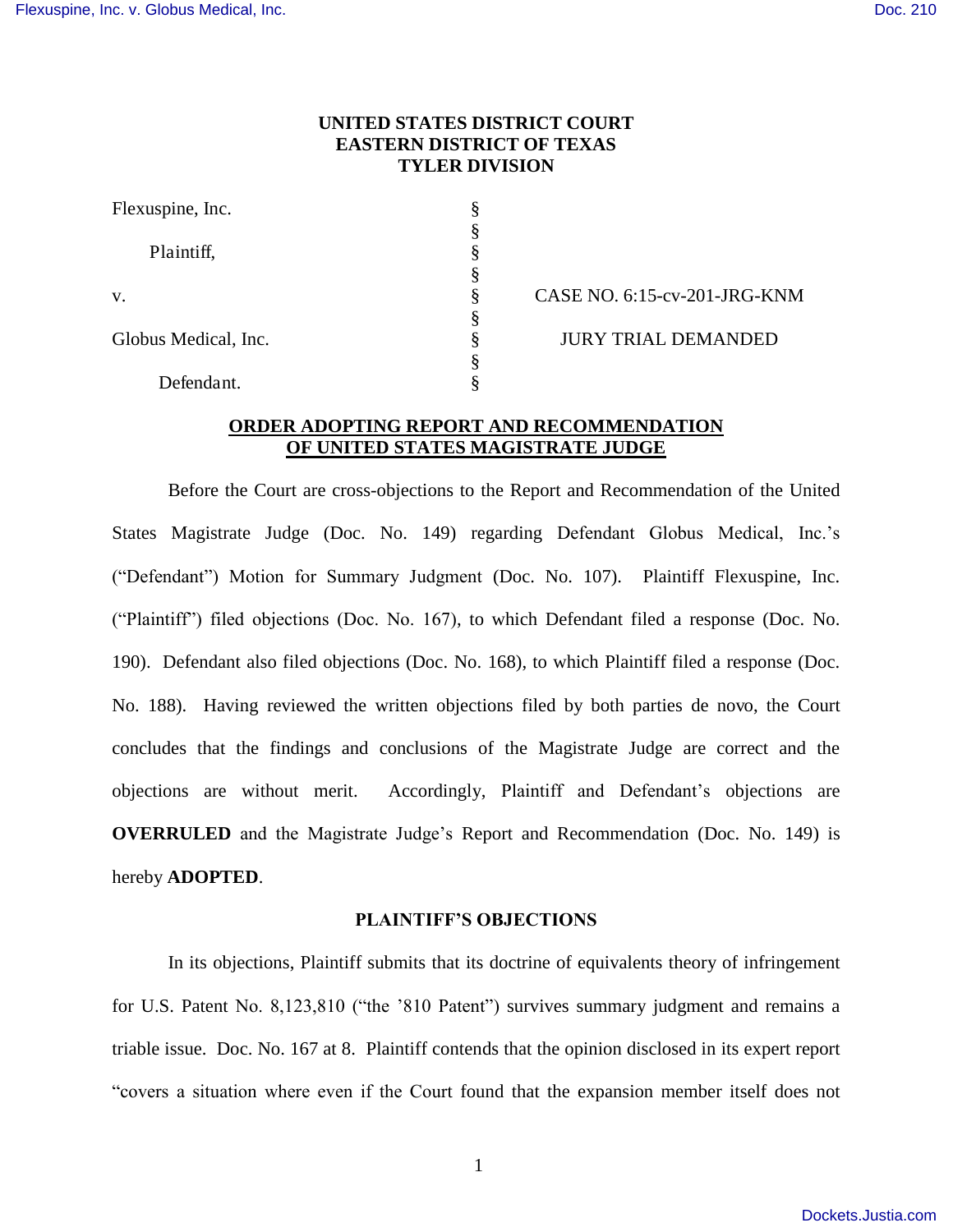move obliquely, the relative oblique movement of the portions of the upper and lower bodies with respect to the expansion member is an equivalent solution." Doc. No. 167 at 8 (citing Doc. No. 113-2 at ¶¶ 130–131, 134). Defendant responds that the doctrine of equivalents "cannot resuscitate" the asserted claim of the '810 Patent because the doctrine of equivalents "vitiates the claim limitation and renders oblique meaningless," and would also ensnare the prior art. Doc. No. 190 at 7–8.

Flexuspine's doctrine of equivalents theory vitiates the oblique limitation of the asserted claim. The asserted claim requires the "first angled portion and the substantially flat superior and inferior surfaces" of the expansion member to advance "in a substantially linear direction between and at least partially oblique to at least a portion" of the upper and lower bodies. The Magistrate Judge correctly reasoned that even "[v]iewed in the most favorable light, Flexuspine's evidence demonstrates the expansion member's movement is only substantially linear, and not in a slanting or sloping direction," or oblique to, "the upper and lower bodies." Additionally, as the Magistrate Judge identified, Flexuspine's theory wholly fails to address the requirement agreed to by the parties in claim construction that "both the first angled portion and the flat surfaces of the expansion member move obliquely to the same part of the superior and inferior surfaces of the upper and lower bodies." Flexuspine's theory therefore reads "and at least partially oblique" entirely out of the claims. In terms of the function-way-result test, no reasonable juror could find that the horizontal advancement of the expansion member is advancement in substantially the same way as the oblique requirement of the claim.

Flexuspine's theory of equivalents vitiates the oblique limitation of the asserted claim. Like Flexuspine's infringement theory, therefore, its doctrine of equivalents theory cannot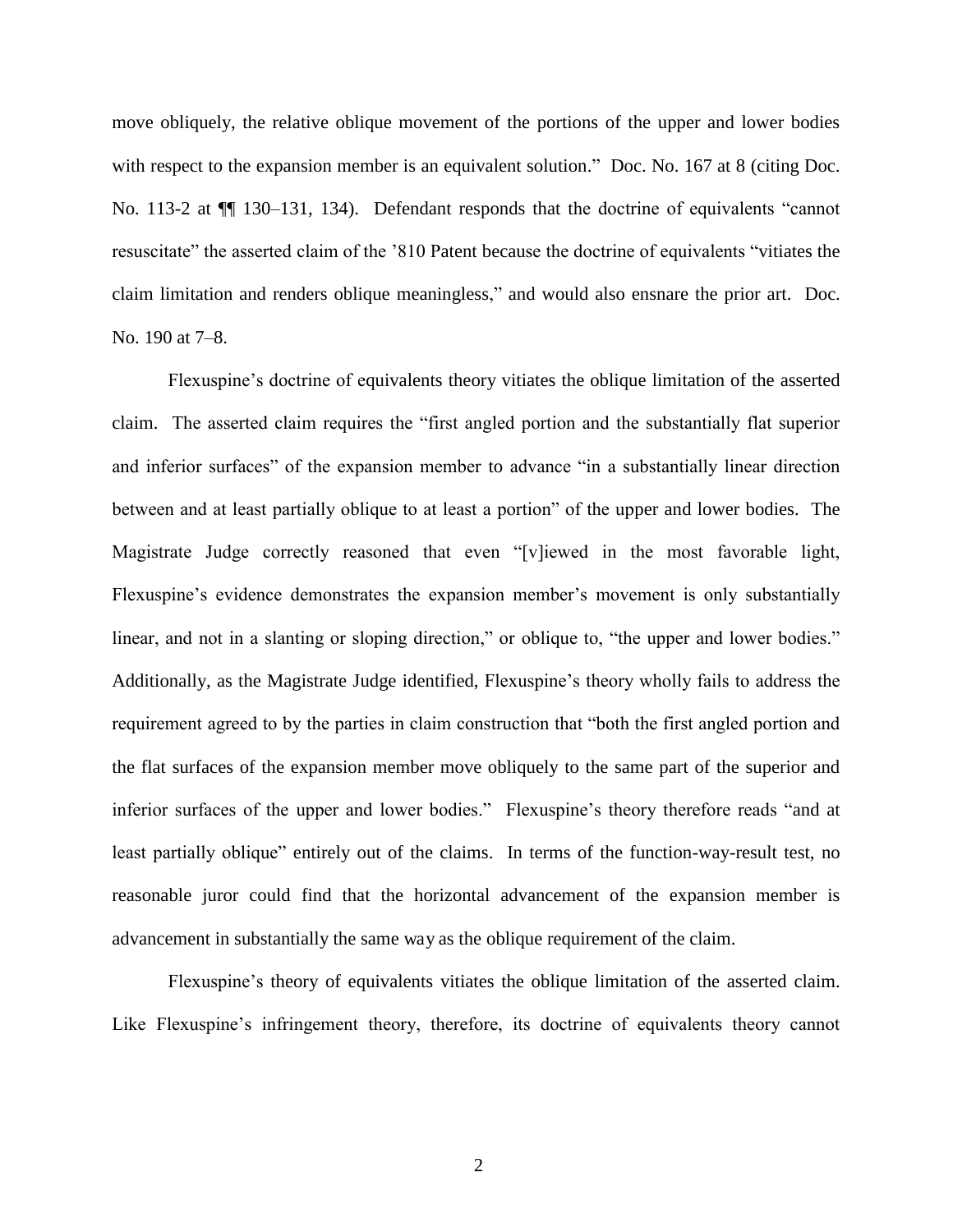withstand summary judgment. Accordingly, Plaintiff's objection that its doctrine of equivalents theory presents a triable issue is **OVERRULED**.

### **DEFENDANT'S OBJECTIONS**

Turning to Defendant's objections, Globus argues Flexuspine's doctrine of equivalents theory with respect to U.S. Patent No. 7,316,714 ("the '714 Patent") fails as a matter of law because it encompasses, or "ensnares," prior art reference Biedermann. Doc. No. 168 at 8. Plaintiff responds that there is a genuine issue of material fact as to whether Altera is "configured such that increasing the separation distance between the upper body and the lower body allows articulation or increased articulation of the implant." Doc. No. 188 at 7.

In her Report and Recommendation, the Magistrate Judge identified factual disputes regarding whether the bearing member in Biedermann anticipates the set screw limitation, as well as whether the drive nut in Altera infringes the set screw limitation. Although not expressly stated in the Report and Recommendation, upon de novo review, a genuine dispute of material fact also remains regarding whether Biedermann teaches or suggests the articulation limitation.

Defendant relies on the embodiments depicted in Figures 9 and 10 of Biedermann as anticipatory. Plaintiff presents evidence that in this embodiment, the upper and lower bodies "have had their relative angles changed during expansion" which ultimately results in "a tilting of the upper body with respect to the lower body." Doc. No. 113-3 ¶ 152. Figure 10 depicts an expanded version of this embodiment, in which the upper and lower bodies are "held rigidly in their final position," and therefore "[t]here is no relative rotation about an axis between the upper and lower bodies in this expanded configuration." Id. Whether the embodiment disclosed in Figures 9 and 10 of Biedermann teaches or suggests an implant that "allows articulation or increased articulation" is a genuine dispute of material fact. This fact issue, in combination with